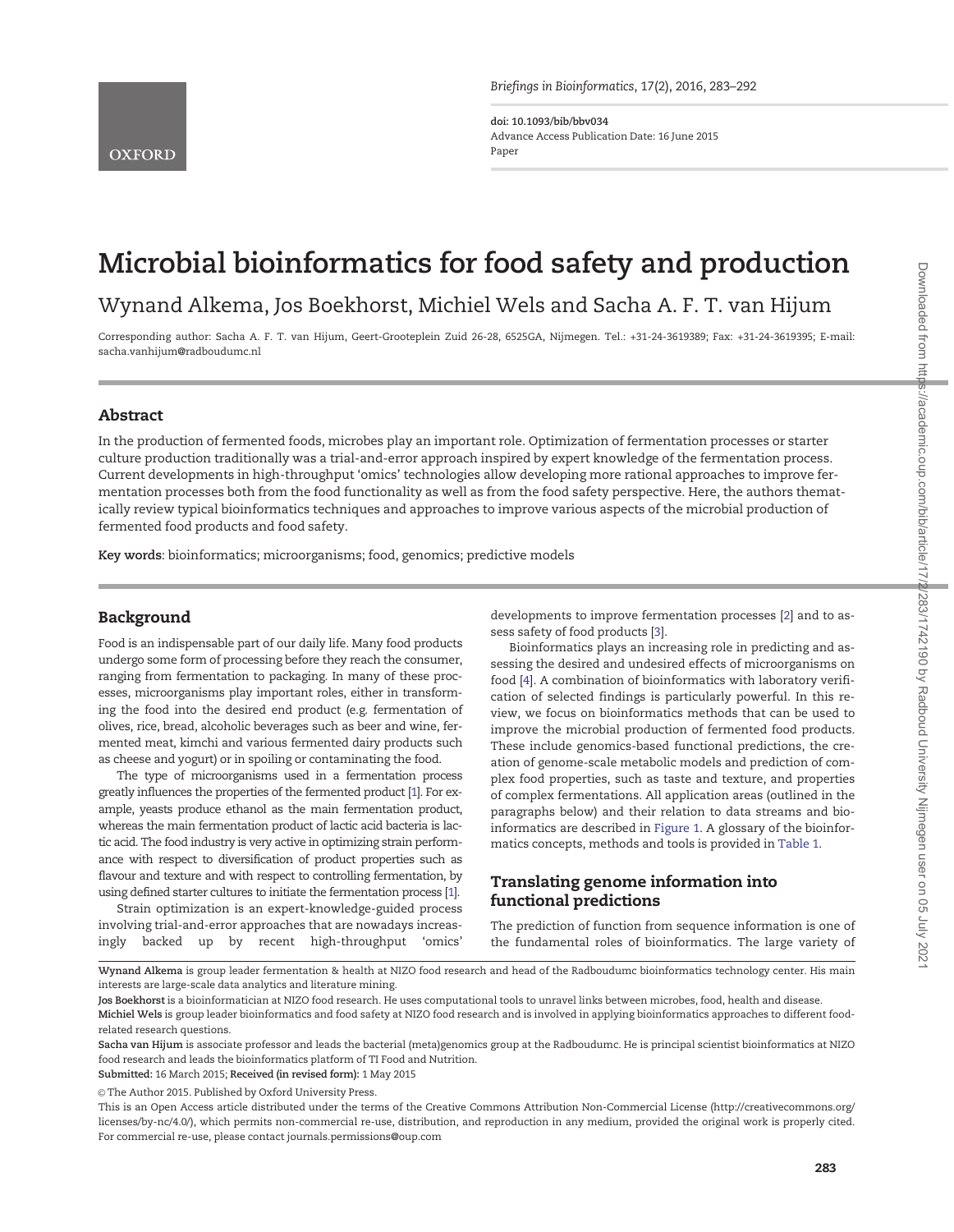<span id="page-1-0"></span>

Figure 1. Data and bioinformatics applied in food application areas. Central in this figure are the food application areas (right panel). From organisms, different data sets can be obtained (data reservoir); their abbreviation is given within parentheses. Middle panel: one (of many important) methods and other methods/data sources (see [Table 1](#page-2-0) for an explanation) relevant for a main application area shown. Interpretation example: for safety assessment, genomes (G), literature (L) and phenotypes (H) are used with the gene function annotation (2.3), orthology (2.4), comparative genomics (2.5) and predicting phenotypes (4) techniques (see [Table 1](#page-2-0)).

sequencing techniques generates a large amount of genomics data. Harnessing the power of these data requires careful identification of functional elements in these data and associating the sequence information with function, for example by comparing predicted protein sequences to sequences with known functions. This type of analysis can identify functions for genes (crucial information for metabolic modelling; see below), e.g. prediction of laccases [[53](#page-7-0)]; predict functions for most genes in a bacterial genome [\[23](#page-6-0), [54\]](#page-7-0); and suggest properties for specific strains of bacteria by projecting the predicted functions of all its genes on pathway databases [\[55,](#page-7-0) [56](#page-7-0)], predicting properties of, e.g., Bifidobacteria in the gut environment [[57](#page-7-0)] or even predict functionalities of complex microbial communities [\[22](#page-6-0), [32\]](#page-7-0). For genes where a sequence similarity search does not yield a good prediction, their function may be deduced by correlating the presence and absence of the gene in organisms with the presence and absence of a certain phenotypic trait in the same set of organisms (also referred to as gene–trait matching; GTM) [[42](#page-7-0), [58](#page-7-0)]. For example, a set of proteins was predicted to be involved in the degradation of plant (oligo-) saccharides by linking isolation source of bacteria to gene presence/absence [\[59\]](#page-7-0). Comparative analysis of the genome sequences of a species where some strains have a positive impact (e.g. flavour enhancement) while others are detrimental (e.g. spoilage) can be used to identify genetic elements potentially underlying these differences, as was done for the yeast Brettanomyces bruxellensis [\[60\]](#page-7-0). Tools that can be used to link -omics data to phenotypes are PhenoLink [[58\]](#page-7-0) and DuctApe [\[43\]](#page-7-0). These approaches require a genome sequence, which might be relatively difficult to obtain for microbes that are difficult to grow in culture. Techniques like multiple displacement amplification [\[61\]](#page-7-0) can be used to amplify DNA from a single cell, and a range of genome assembly tools can be used to assemble the reads obtained from singlecell sequencing [[62](#page-7-0)].

Mobile elements such as transposons, plasmids or phages can carry functionality from one bacterial strain to another. An example is the galactose utilization operon transfer between Lactococcus lactis strains studied by next-generation sequencing and bioinformatics techniques [\[63](#page-7-0)]. Identifying potential transposon insertion sites is crucial to this end and can be facilitated by bioinformatics tools such as transposon insertion finder [\[64\]](#page-7-0).

# Improving metabolite production and biomass

Improvement of the food production process by optimizing biomass yield is a topic of continuous attention. A technique to rationally improve fermentation yield is genome-scale metabolic modelling [\[65\]](#page-7-0). In this process, the genome sequence of the organism is used as an inventory of the metabolic potential of the strain of interest. Metabolic models have been made for many microbes, including several of food-relevant microorganisms [\[66](#page-7-0)– [69](#page-8-0)]. Although the quality of a genome sequence can be a limiting factor (e.g. missed gene due to low sequencing coverage), the metabolic model can be completed by identifying metabolic reactions that are missing in the model, but likely present due to the fact that they are part of metabolic reaction cascades or 'pathways' [[70\]](#page-8-0). Complete genome-scale metabolic models together with algorithms such as flux balance analysis allow the in silico simulation of growth of the organism under the (metabolic) restrictions provided by the substrate availability in the medium. These growth simulations can then be used to optimize medium composition to better fit the organism requirements [\[71\]](#page-8-0). In addition, the models can suggest alternative or cheaper substrates for fermentation [\[69](#page-8-0)], and improve the production of compounds such as amino acids [[72\]](#page-8-0) or succinic acid [\[73](#page-8-0)], taking into account possible changes in activity with respect to flavour or texture activity of the strain. These models have also been implemented in complex (multistrain) fermentation processes, providing insight in the interactions between different species/strains in a complex fermentation [[74\]](#page-8-0).

A second factor that improves the overall yield is the robustness of strains after harvesting. Also, this factor can significantly be influenced by changing fermentation conditions under which starter cultures are prepared. By correlating gene expression levels to the survival of L. lactis, an application of transcriptome–trait matching (TTM), a number of genes that were potentially causative related to survival were identified. Subsequent knock-out of the genes proved that these genes were indeed important for the strains' phenotype. This shows that not only gene content but also expression of genes is important for a given phenotype. In other words, preconditioning L. lactis strains, followed by GTM and TTM, allows improving their survival to heat and oxidative stresses, typically encountered during spray drying [[46](#page-7-0), [47](#page-7-0)].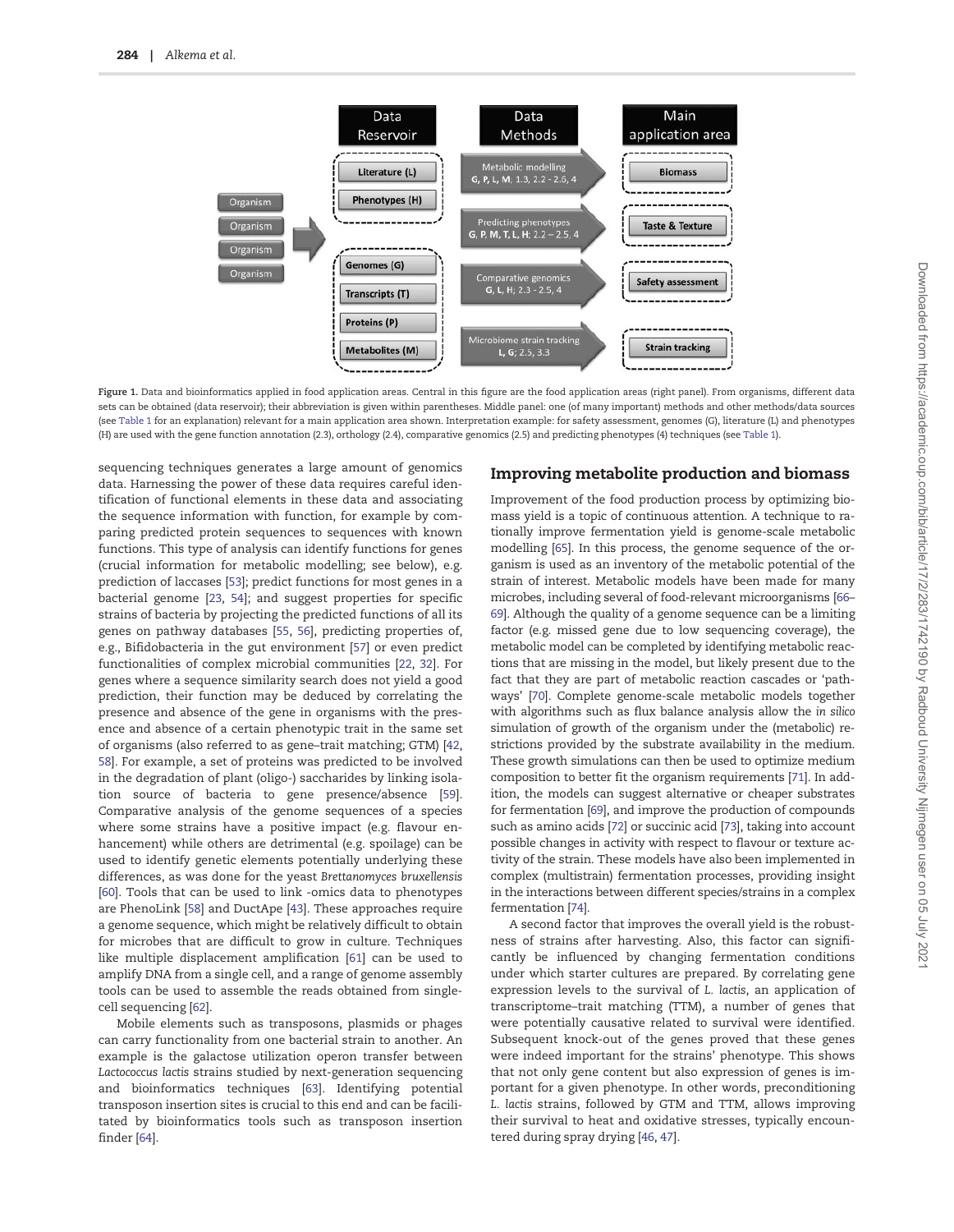<span id="page-2-0"></span>

| Term                                                      | es of tools<br>Description and exampl                                                                                                                                                                                                                                                                                                                                                                                                                                                                                                                                                                                                                                                                                                                                                                       |
|-----------------------------------------------------------|-------------------------------------------------------------------------------------------------------------------------------------------------------------------------------------------------------------------------------------------------------------------------------------------------------------------------------------------------------------------------------------------------------------------------------------------------------------------------------------------------------------------------------------------------------------------------------------------------------------------------------------------------------------------------------------------------------------------------------------------------------------------------------------------------------------|
| Big data/grid/cloud/                                      | methods have been adapted to run on clusters of multiple computers (grid computing) and on large remotely located servers (cloud<br>With the increasing volume and heterogeneity of data sets (often referred to as "Big Data"), high performance computing is needed for analysis of the data.<br>Examples of cloud-based bioinformatics applications: HBLAST (BLAST, the most used bioinformatics sequence alignment tool) [8]; TPP, a proteomic ana-<br>computing) [5]. Galaxy [6] and KNIME [7] are two popular software solutions to integrate and distribute larger data analysis tasks to the grid/cloud.<br>Many bioinformatics                                                                                                                                                                     |
| Data mining<br>1.1                                        | include: principal component analysis (PCA) and clustering algorithms (e.g. K-means, hierarchical). Supervised techniques (sample<br>grouping is taken into account) include: ANOVA, Mann-Whitney U test, partial least squares analysis (PLS), machine learning (e.g. by support vector ma-<br>lysis tool [9]; HIPPIE: promoter analysis provided as Amazon Machine Image [10]; BG7: bacterial genome annotation based on Amazon Web Services [11].<br>random forest [13]): a computational model is trained to use properties derived from samples to predict the status of samples. See<br>learning techniques to determine trends in typically large data sets. Unsupervised techniques (sample grouping is not explicitly<br>Statistical and machine<br>chines (SVM) [12] and<br>used in the analysis) |
| Virtual machines (VM)<br>1.2                              | using virtual machine software that emulates an actual computer. In other words, a computer in a computer. The advantage of VMs is that they are port-<br>able (can be run on many different types of computer hardware), easy to backup and more straight-forward to maintain. Examples of the use of VMs are<br>A large computer file (disk image) that consists of an operating system (e.g. Linux), software tools and data. The image can be run on an actual computer<br>term 4 for examples.                                                                                                                                                                                                                                                                                                         |
| 1.3 Databases                                             | Databases are organized collections of biological data. Bioinformatics is only successful if databases with high-quality data are available, together with<br>structured vocabularies that describe the content of the data sets. An updated overview of relevant biological databases can be found here: http://<br>the generic bioinformatics tools in the NEBC Bio-Linux distribution [14] and the 16s analysis suite Qiime (see term 3.1).<br>www.oxfordjournals.org/our_journals/nar/database/cap/.                                                                                                                                                                                                                                                                                                    |
| Genome sequencing<br>$\overline{\mathcal{N}}$             | Determining the complete genome sequence of a microbial strain of interest. Next-generation sequencing (NGS) techniques allow for high-throughput and<br>high-quality sequencing results. Especially the combination if different techniques (e.g. Illumina and Pacific Biosystems or PacBio) result in high-quality<br>(circular) genomes [15].                                                                                                                                                                                                                                                                                                                                                                                                                                                            |
| Sequencing data (FASTQ)<br>Assembly<br>2.2<br>2.1         | Raw sequence reads of different NGS technologies can be assembled into contigs, long stretches of DNA sequence representing part of the genome. Most of<br>the assembly methods are based on alignment of sequence reads with each other (de novo assembly) or against a reference genome (mapping assembly),<br>thereby generating long DNA sequences from the fragments generated by the sequencing. Some examples of assembly tools are Ray [16], MRA [17] and<br>Sequencing data are represented in FASTQ format. These files provide, next to the raw sequence data, additional information regarding the quality of the<br>reads. In this manner, quality control and trimming can be applied.                                                                                                        |
| Scaffolding<br>2.2.1                                      | (PE) or mate pair (MP) libraries; libraries with a fixed insert size that are sequenced at both ends. As reads span a larger DNA fragment, the matched reads<br>pairs can be used to order contigs, even if the sequence in between the contigs has not been assembled. In general, most assembly tools allow for scaf-<br>Organizing the contigs from the assembly (2.2) to larger, gapped, DNA sequences. Some NGS techniques (e.g. Illumina) allow the synthesis of paired end<br>folding, but also dedicated tools exist, such as SSPACE [19].<br>IDBA [18].                                                                                                                                                                                                                                            |
| Gap closure strategies<br>2.2.2                           | ample, PacBio's long reads [15], or predicting the most likely order and orientation of the contigs using bioinformatics tools like Projector2 [20] or Mauve<br>After scaffolding, genome sequences will most often contain gaps. Common strategies to fill these gaps are generating new sequencing data using, for ex-<br>contig order by comparing them to one or more reference sequences.<br>[21]. These tools infer                                                                                                                                                                                                                                                                                                                                                                                   |
| Gene function annotation<br>Orthology<br>2.4<br>2.3       | Gene function is typically inferred from similarity in amino acid sequence. Gene functions can be predicted by comparing sequences to databases contain-<br>đ<br>Genes in different organisms are orthologous when they were the same gene in the last common ancestor. Reconstructing the evolutionary history<br>and<br>genes allows the prediction of functional equivalence (i.e. orthologous genes are likely to have similar functions). Tools are OrthoMCL [24]<br>ing genes with known functions with tools like RAST [22] and Prokka [23].                                                                                                                                                                                                                                                         |
| Comparative genomics<br>Metabolic modelling<br>2.6<br>2.5 | can be used to simulate growth by, for example, flux balance analysis (FBA) and to determine the boundaries of fluxes by flux variability analysis (FVA)<br>tions. Genome-scale metabolic models can be constructed using automated [26] or comparative genomics analyses [27]. Once constructed, the models<br>Prediction of growth, and recruitment of metabolic pathways, of microbes by using the genome sequence as an inventory of all possible metabolic reac-<br>All analyses in which genome sequences or genome content of multiple organisms are compared.<br>Tools for modelling are Pysces [28], the SEED [26] and VANTED [29].<br>Orthagogue [25].                                                                                                                                            |
|                                                           | continued                                                                                                                                                                                                                                                                                                                                                                                                                                                                                                                                                                                                                                                                                                                                                                                                   |

Microbial bioinformatics for food safety | 285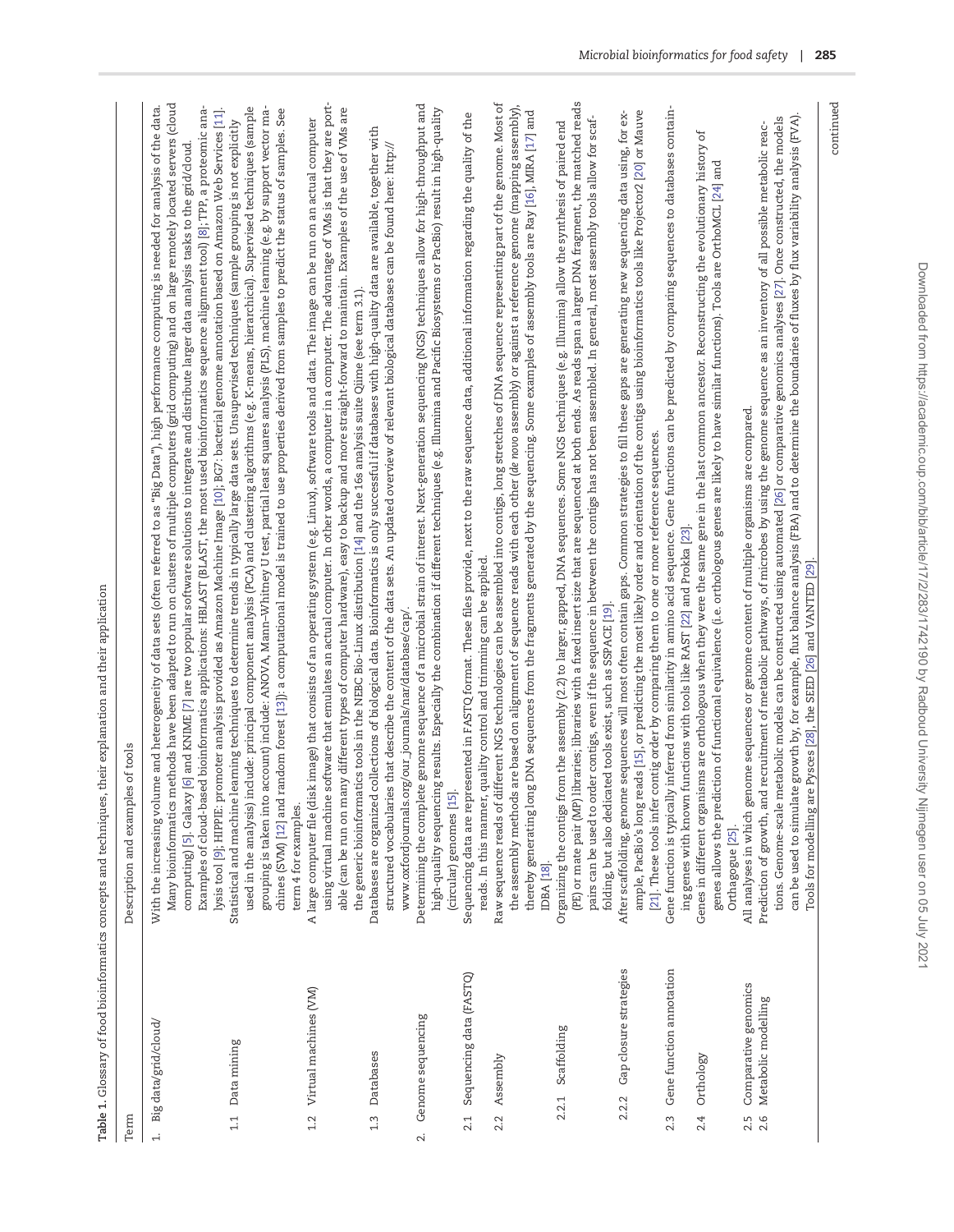| Table 1. (Continued)                                |                                                                                                                                                                                                                                                                                                                                                                                                                                                                                                                                                                                                                                                                                                                                                                                                                                                                                   |
|-----------------------------------------------------|-----------------------------------------------------------------------------------------------------------------------------------------------------------------------------------------------------------------------------------------------------------------------------------------------------------------------------------------------------------------------------------------------------------------------------------------------------------------------------------------------------------------------------------------------------------------------------------------------------------------------------------------------------------------------------------------------------------------------------------------------------------------------------------------------------------------------------------------------------------------------------------|
| Term                                                | of tools<br>Description and examples                                                                                                                                                                                                                                                                                                                                                                                                                                                                                                                                                                                                                                                                                                                                                                                                                                              |
| 3 Microbiome analysis                               | particular niche are termed a microbiome. Analysis of microbiomes can be done using different next-generation sequencing-<br>below).<br>All microbes present in a<br>based techniques (see                                                                                                                                                                                                                                                                                                                                                                                                                                                                                                                                                                                                                                                                                        |
| 3.1 16s rRNA sequencing                             | sequencing data are Qiime [30] and Mothur [31]. 16s sequencing is a relatively cheap and well-established technique and as such an ideal starting point<br>16s amplicon sequencing is the generation of sequence reads from conserved regions of the 16s gene. Amplicon sequencing (e.g. by Illumina) is used to<br>identify the bacterial (and sometimes archaeal) component of microbial communities. Examples of software to infer community composition from<br>complex cultures for which limited prior knowledge is available.<br>for characterization of                                                                                                                                                                                                                                                                                                                   |
| 3.1.1 Functional prediction                         | 16s sequences derived from a particular ecological niche indicate the taxa present and their relative abundance. From these data, presence of gene func-<br>tions in those taxa can be performed using, e.g., PICRUSt [32]. It infers the presence of gene functions in given taxa using already sequenced genomes<br>part of the same taxa.                                                                                                                                                                                                                                                                                                                                                                                                                                                                                                                                      |
| 3.2 Shotgun metagenomics<br>and metatranscriptomics | sion. This provides insight into the molecular functions encoded by the DNA, taxonomic assignment of that DNA fragments or inferring similar informa-<br>metatranscriptomics techniques are powerful, as they allow circumventing growing microbes while still determining their gene content or gene expres-<br>the advantage that comparative genomics can be done and metabolic models can be built more straight-forwardly, provided that<br>tion for expressed mRNAs. This method can be used in addition to sequencing of individual isolates from complex cultures. Sequencing of individual<br>Random fragments of the DNA or (enriched) mRNA of a given microbiome are sequenced with next-generation sequencing [33, 34]. Metagenomics and<br>the isolates under study are representative of the biodiversity present in the complex culture.<br>isolates, however, has |
| Assembly<br>3.2.1                                   | Using the sequence overlap, the DNA/RNA-derived sequences can be assembled into larger contigs, see [35] for a recent comparison of tools. Functional an-<br>notation of these larger fragments is more straight-forward, but the fraction of reads that can be assembled into contigs depends on both the complexity<br>of the microbiome (many different microbes with varying abundances) as well as the presence of microdiversity (many different microbes with similar<br>genome sequences).                                                                                                                                                                                                                                                                                                                                                                                |
| 3.2.2 Annotation                                    | Gene context such as operons are, however, primarily missing in shotgun metagenomics reads/contigs. A few tools are: PhymmBL [36] (taxonomic classi-<br>a single bacterium, the sequences of a metagenome can be functionally and taxonomically annotated by comparing (assembled)<br>fication using sequence-based models), MG-RAST [37] (functional and taxonomic classification using alignment to reference databases) and MetaPhlAn<br>sequences or predicted gene products against one or more reference databases with sequences with known functions from known taxonomic origin.<br>[38] (taxonomy prediction using taxon-specific marker genes).<br>Similar to the genome of                                                                                                                                                                                            |
| Strain typing and tracking<br>3.3                   | e uncovered, provided that a genomic target is well-designed (e.g. targeting a gene that is single copy with sufficient resolution to<br>Potential downside of these techniques is that only known biodiversity can be traced. Therefore, the performance must be evaluated on new strains.<br>unique DNA fragments [40] or strain-specific markers [41], the abundance of particular strains can be followed during the course of a fermentation.<br>Pinpointing the presence of a particular microbe (strain) in a biological sample. Using MLST markers [39] (multi-locus sequence typing), PCR based on<br>distinguish between strains)<br>New biodiversity can b                                                                                                                                                                                                             |
| Predicting phenotypes<br>$\overline{4}$             | on microarray or RNAseq) instead of gene presence are used. Transcriptome data from multiple strains grown under the same condition [46] or the same<br>Gene–trait matching; machine learning or statistics methods are used to predict the phenotype of a bacterial strain based on the presence/absence of par-<br>ticular genes [42], (parts of) metabolic pathways [43, 44] or classifications from experts [45]. Transcriptome–trait matching: gene expression data (based<br>strain grown under different conditions can be used [47-49].                                                                                                                                                                                                                                                                                                                                   |
| Metabolomics<br>L                                   | The simultaneous measurement of multiple metabolites in biological samples [50]. Metabolomics is a technique that can be applied to describe reaction<br>products of microorganisms in defined media and in food samples. Its data are very suitable to be associated to results from sensory measurements<br>51, 52.                                                                                                                                                                                                                                                                                                                                                                                                                                                                                                                                                             |
|                                                     |                                                                                                                                                                                                                                                                                                                                                                                                                                                                                                                                                                                                                                                                                                                                                                                                                                                                                   |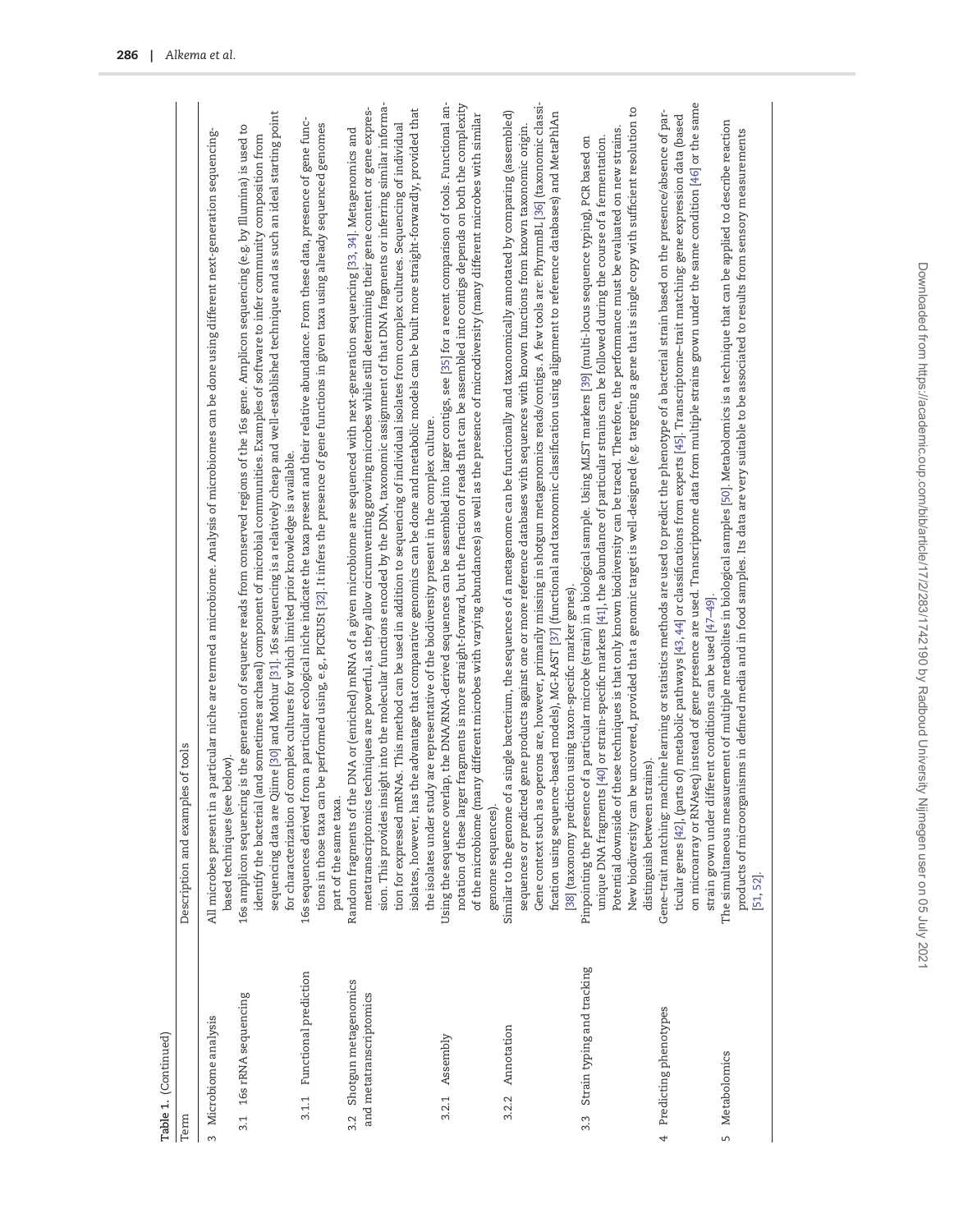#### Improving texture and flavour

The fermentation process also influences the texture and flavour properties of the food product. These characteristics are microorganism-specific [\[75\]](#page-8-0) and can be changed by fermentation, e.g. the production of flavours by adding adjunct strains to cheese fermentations [[76](#page-8-0)], or the addition of exopolysaccharide-producing organisms to improve the texture of yoghurt [\[77,](#page-8-0) [78\]](#page-8-0). Also, flavour profiles of wine can be modified by either altering fermentation conditions or changing the wine starter cultures [\[79\]](#page-8-0). Whereas improvements can be made by testing a variety of experimental settings, bioinformatics and data analytics may be used to optimize the experimental designs [\[80–82\]](#page-8-0).

The performance of a microorganism under particular fermentation conditions may be deduced from gene content of these microorganisms. Using a metabolic model, L. lactis MG1363 flavour formation could be predicted and was subsequently experimentally verified [\[67\]](#page-8-0). Likewise, the genomic sequence of Lactobacillus delbrueckii subsp. bulgaricus revealed how this organism is adapted to for the fermentation of milk and the production of yoghurt [[83\]](#page-8-0). Similar analyses have been carried out for Oenococcus oeni [[84](#page-8-0)] and yeast genomes [[85\]](#page-8-0) and their relation to wine fermentation. Due to the larger complexity of yeast genomes, this analysis is more challenging [\[86\]](#page-8-0).

Using GTM growth on various sugars can relatively well be predicted based on gene content, e.g. for L. lactis, Lactobacillus plantarum, Lactobacillus paracasei and Bifidobacterium breve [[58](#page-7-0), [87](#page-8-0)– [89](#page-8-0)]. In the same studies it became apparent that predicting more complex phenotype such as stress tolerance is less straight-forward to predict based on gene content alone [\[58](#page-7-0), [87\]](#page-8-0). Information on the transcript levels of the genes (see above) might be taken into account to better predict these phenotypes. TTM can similarly be used to associate the expression of microorganism genes to texture and flavour characteristics of a product, such as improving the production of organic acids by knowledge-based altering fermentation conditions [[48](#page-7-0)].

The effects on taste and texture are mainly caused by the metabolites that are produced or converted during fermentations. Rather than associating gene content with effects on taste texture, metabolite patterns may be used directly to predict final sensory characteristics. The golden standard test for sensory characteristics of a fermented product is a quantitative descriptive analysis by a trained sensory panel. These tests are elaborate and require production of substantial amounts of the product. The results are dependent on the panel experience and the attributes that are used to describe the product properties [\[51\]](#page-7-0). With metabolomics profiling techniques, it is now possible to simultaneously measure hundreds of metabolites in food samples [[50](#page-7-0)]. This, together with the development of smallscale product screening methods [\[90](#page-8-0)], has led to the development of many new statistical methods to associate instrumental data, such as, for example, gas chromatography–mass spectrometry, to sensory data [[51](#page-7-0), [52](#page-7-0), [91–94\]](#page-8-0).

#### Risk assessment

Rather than predicting functions for all genes in a bacterial genome, selectively screening microbial genome sequences for genes with specific functionalities can be a highly sensitive and computationally efficient way of identifying potential health or safety risks of microbial strains present in a sample. The potential of a specific bacterium for antibiotic resistance or virulence can be investigated by comparing its genome sequence to a reference database containing known resistance genes and virulence factors [[95\]](#page-8-0). Similar approaches have been described for the identification of persistence of bacteria in food products [\[45\]](#page-7-0), anaerobic spore-forming organisms in food [[96](#page-8-0)] and potential pathogens in metagenomics data [[97](#page-8-0)]. This (meta)genomicsbased methodology can be extended to a wide range of functionalities, e.g. production of antimicrobial peptides [\[98–100\]](#page-8-0) and resistance to cleaning procedures commonly used in food production settings [[101](#page-9-0), [102\]](#page-9-0). A requirement for getting useful results out of metagenomics experiments is a dedicated database with gene–function relations and access to domain knowledge on the specific functionality to specify gene functions.

### Mixed culture fermentations characterization

Complex fermentations involve an (un)defined (wild) starter culture with different microbes (bacteria, yeasts and fungi) that together ferment a substrate to the product. Examples are cheese, malolactic wine, soy and seafood fermentations [[103](#page-9-0), [104\]](#page-9-0). In these fermentations, strong succession of microbes can occur, for instance in wine fermentation, the microbes Saccharomyces cerevisiae and Oenococcus oenii [[105](#page-9-0), [106\]](#page-9-0). Similar to the above-described GTM and TTM approaches to associate (transcription of) genes to phenotypes, presence and absence of (combinations of) microorganisms (or their functionality) can be associated to fermentation product characteristics.

The first step in characterizing a fermentation is to determine what microorganisms are present at the different stages of the fermentation and to correlate these to other measurements such as metabolomics [[107](#page-9-0)] or the presence of phages [\[108\]](#page-9-0). The properties of microbial consortia are determined by the functional potential encoded in all microbial genomes. Metagenomics has an advantage over conventional sequencing of single isolates from consortia because it also reveals DNA of otherwise unculturable organisms. Based on the sequences found in a consortium, functionalities of the microbes can be predicted. Due to the succession of microbes in a fermentation, it is important to omit DNA from dead microbes before building predictive models based on sequences. One way to sequester 'dead' DNA, and therefore not sequencing it, is the use of propidium mono azide [[109](#page-9-0)]. Next-generation sequencing techniques that profile, e.g., the 16S gene present in all bacteria are increasingly used over molecular biology techniques, e.g. gel-based methods [\[110,](#page-9-0) [111](#page-9-0)]. The bioinformatics analysis of 16S data from food fermentations is quite well-established ([Table 1\)](#page-2-0), resulting in descriptions of the taxa present in a particular fermentation at best at the species level, but for some taxa, the genus level is challenging to obtain [\[112\]](#page-9-0).

There is a large biodiversity beyond the species level that is not taken into account with, e.g., 16S sequencing. Even within a bacterial species, there is considerable biodiversity. For example, all genes present in strains of the Lactobacillus genus (its pan-genome) comprise over 14 000 gene families, with a single genome encoding  $\sim$ 3 000 proteins [\[113\]](#page-9-0). A gene family typically consists of genes that are evolutionary conserved, but that might have different enzymatic functions depending on the specific protein sequence [[114](#page-9-0)]. Comparative genomics, in combination with molecular strain typing, techniques have been used to uncover strain-level diversity in complex, yet relatively defined, fermentations in general [[41\]](#page-7-0) and specifically for L. lactis and Leuconostoc mesenteroides from cheese [[108](#page-9-0)], Lactobacillus sakei from meat fermentations [\[115\]](#page-9-0), Lactobacillus sanfranciscensis in sourdough fermentations [\[116\]](#page-9-0) and wine yeasts [[86](#page-8-0)].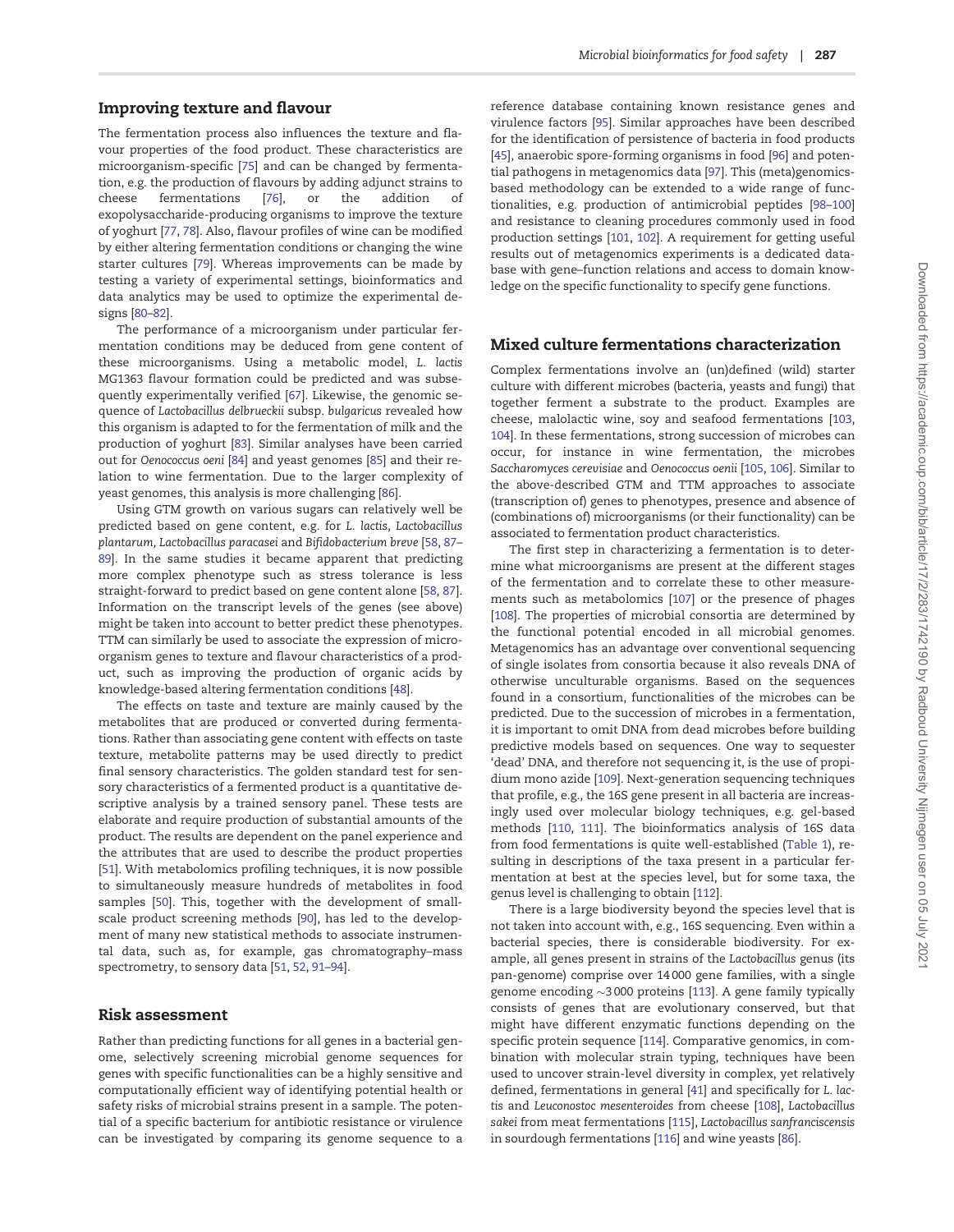With shotgun metagenomics, the DNA in the mixed-culture fermentation is profiled, but strain-level diversity is extremely difficult to deduce from shotgun metagenomics sequence fragments [\[108\]](#page-9-0). On the other hand, due to the enormous biodiversity, the actual presence of any strain isolate thought to be of importance in a particular mixed-culture fermentation should be established. The combination of shotgun metagenomics and comparative genomics could prove to be particularly powerful, as the shotgun metagenome DNA sequences can be aligned to the genomes of isolates in order to prove that the functionality present in the isolates covers that of the metagenome [[41](#page-7-0), [108](#page-9-0)].

Metatranscriptomics approaches allow profiling the mRNAderived sequences of a complex fermentation. An advantage of metatranscriptomics over metagenomics approaches is that the gene expression measurement allows determining what genes are actually expressed in a mixed culture. Application of 'metatranscriptomics' using microarrays with the genomes of several species to determine global gene expression across species has been reported for Kimchi [\[117](#page-9-0)]. Only recently, metagenome and metatranscriptome sequencing of bacterial communities involved in cheese rind fermentations has been reported [\[118\]](#page-9-0). The strength of this study is that the metagenomics and metatranscriptomics profiles were traced to their likely sources (genome sequences of isolates from the rind cheese fermentation). Using experimental setups like the latter in combination with metabolomics measurements and appropriate follow-up studies should strengthen the point to use metagenomics/metatranscriptomics techniques to characterize and potentially optimize fermentations.

Bacteriophages play an important role in industrial fermentations due to the phenomenon of maintaining biodiversity through phage predation [\[119](#page-9-0)], but also because phage sweeps disrupt fermentation processes [[120](#page-9-0), [121\]](#page-9-0). Currently, however, predicting the specificity of bacteriophages and the interactions between microbes in mixed-culture fermentation are time-consuming tasks [[108](#page-9-0), [121–123\]](#page-9-0).

Bioinformatics techniques that analyse the interaction of microbes and bacteriophages, and in-depth knowledge of the metabolic requirements of the microbial consortia present during fermentation could in the future lead to knowledge-based improvements of fermentation stability. This could be achieved by performing experiments with synthetic microbial consortia. The design of these consortia is currently being developed [\[81\]](#page-8-0), and cross-kingdom interactions are being studied [[124](#page-9-0)]. In a study where cheese rind bacterial communities were created based on various -omics data, knowledge of the fermentation and dedicated follow-up experiments, the potential of predicting properties of complex fermentations [\[118\]](#page-9-0) was demonstrated. This study did not explicitly describe whether the selected strains (or close relatives) were actually present in a real fermentation. This has been described for representative L. lactis and L. mesenteroides strains of a complex cheese fermentation [\[108\]](#page-9-0) and an L. lactis strain from a defined consortium [[125](#page-9-0)].

#### Branding, tracing and detection

Food production and food consumption take place in complex environments in which next to the microorganisms present in the natural environment, many other sources of proteins, fat and carbohydrates are present. The presence of the endogenous flora as well as the macromolecular structures of the food can cause a lot of difficulty in detection and tracing of specific microorganisms, such as potential food pathogens or probiotic strains added to the food product for enhanced functionality.

Next to classical detection DNA-based techniques such as (q)PCR [\[126\]](#page-9-0), new methods based on genomic data have been developed that allow for a fast and accurate tracking or detection of specific species or even strains among the natural microflora. By specific amplification and sequencing of a locus that was identified to be discriminatory between different L. plantarum strains, it was shown that one could quantify the relative presence of different strains through the passage of the gastrointestinal tract [[40](#page-7-0)]. This same approach can also be followed to design specific primers to discriminate between pathogenic and non-pathogenic populations of specific species [[127](#page-9-0)] and to detect a strain of interest in food products, allowing dedicated branding of a specific product.

Next to dedicated tracing of a single strain, metagenome approaches as described for studying complex fermented products, for example in cheese [\[118\]](#page-9-0) and fermented foods of plant origin [[128,](#page-9-0) [129\]](#page-9-0), will also have their benefit in the detection of spoilage bacteria. Especially as these methods allow for direct profiling of the product, and do not require a culture step that could create bias in the results, they could very well prove to be more specific to detect spoilage bacteria from a product. Culturing steps will always have their merit due to limited costs and requirement of limited amounts of material. Especially in fermented products, 16s community profiling approaches will allow detecting low abundant microbes that might be overgrown in culture-dependent detection methods.

#### **Perspectives**

Bioinformatics is increasingly applied in food fermentation and safety. Below we describe some new and exciting developments in this field.

Sequence-based prediction of microbial functionality is just starting. An inventory is needed of which functionality for which bacteria can reliably be determined using sequence data. New publicly available data sets with genotype/phenotype/transcriptome such as those available for L. lactis and L. plantarum could help to develop new sequence-based functional prediction strategies such as further specified protein domains to more specifically screen for, e.g., carbohydrate active enzymes [\[130\]](#page-9-0) and relating promoters or regulatory binding sites to phenotype [[42\]](#page-7-0).

By consolidating the above information, a knowledge-based in silico screening of culture collections for desired traits can be established. This would require databases that use controlled vocabularies to integrate data from genomics, systems biology, phenotypes, ingredient information, properties of batches of foods, on-line measuring of parameters during the food making process and 'biomarkers' for functionality in specific taxa (based on, e.g., GTM). Specific emphasis should be put in propagating the FAIR (findable, accessible, interoperable, re-usable; [http://](http://datafairport.org/) [datafairport.org/\)](http://datafairport.org/) principle in storing data. Given that analyses will become more standardized and computer resource-intensive, the software and databases could be set up in a virtual machine that can subsequently be run on computer clusters or in the cloud. First steps towards data consolidation are being made in the EU-funded project GenoBox [\(www.genobox.eu\)](www.genoBOX.eu) that aims to create a database that consolidates genotype and phenotype data that allow screening microbial genomes for functionality and safety risk factors.

Similarly, IBM and MARS have established a consortium that aims to sequence the food supply chain [\(http://www.research.](http://www.research.ibm.com/client-programs/foodsafety/) [ibm.com/client-programs/foodsafety/\)](http://www.research.ibm.com/client-programs/foodsafety/). Their aim is to determine nominal levels of microbial components in many food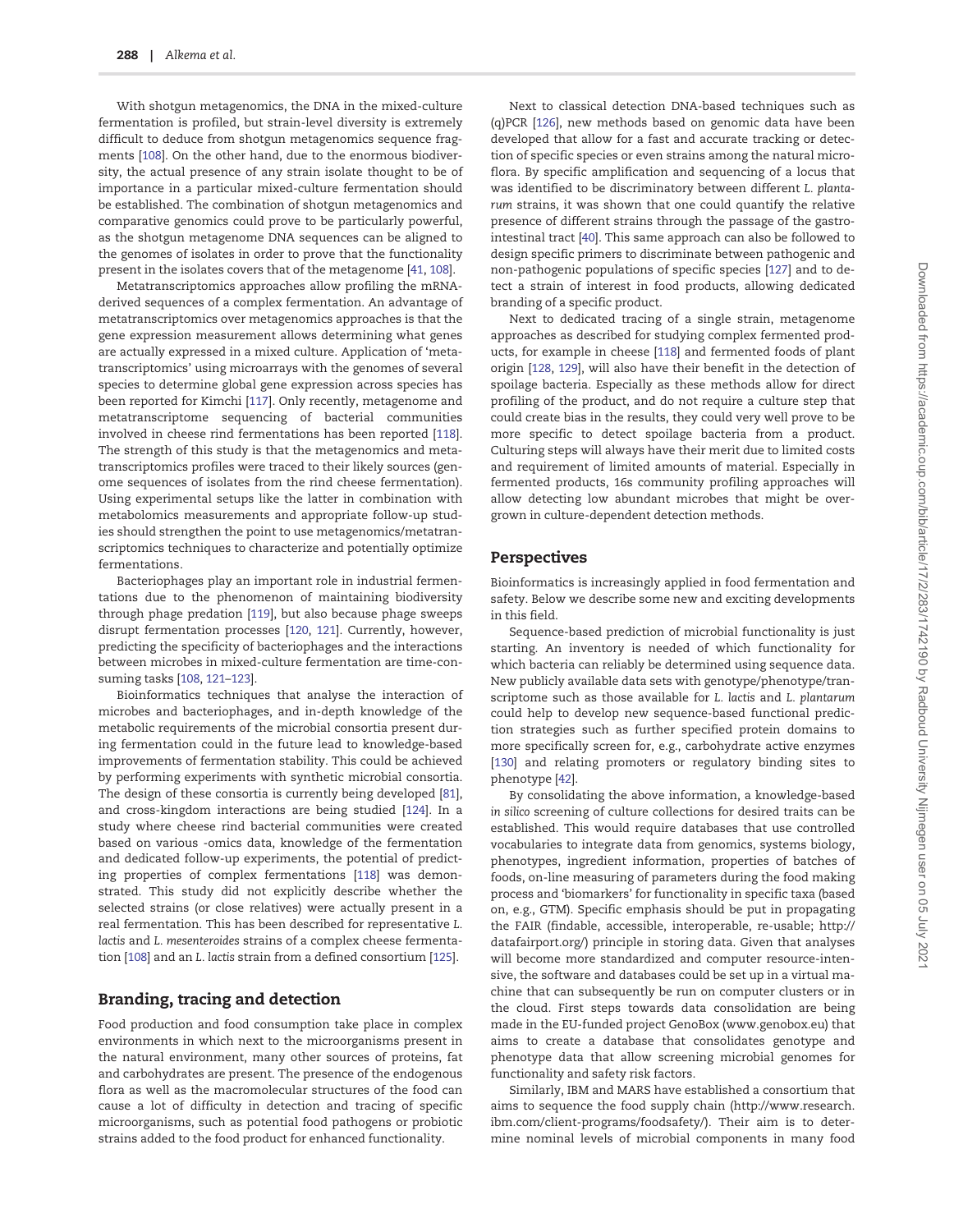<span id="page-6-0"></span>products across the globe. The resulting database can be used to assess risks of the presence of certain microbes/functionality in a given food product. Given that sufficient biodiversity has been recorded into this database, it could also be used for branding products based on unique microbiota signatures present in fermented products or foods that contain a microbiome.

Another important factor to consider in steering the performance of fermentations is the interactions between microbes and their environment. This new layer of complexity has been studied, for instance, for microbe–plant interactions for rice or coconut [\[131](#page-9-0), [132\]](#page-9-0) and the use of systems biology beyond genome-scale metabolic models by using kinetic models to describe interactions between microbes and their matrix [\[133\]](#page-9-0). These studies require a substantial knowledge base on both the properties of the microorganisms and the physical properties of the matrix in which the organism operate.

In conclusion, the increasing amount of data on food fermentation and safety encourages consolidating this information in databases that with the right experimental design, algorithms, expertise and follow-up experiments should allow enhancing the prediction of fermentation performance and safety.

#### Key Points

- Exploiting the vast biodiversity to create new food products or to optimize existing ones is gaining momentum.
- Sequence-based prediction of microbial functionality is a powerful tool, with a clear application in screening biobanks.
- Increased availability of public data sets of fermentations will allow developing better predictive models for microbial functionality.
- Detection of spoilage strains on the basis of genotype.

### Funding

This work was supported by a project from the Top Institute Food and Nutrition, Wageningen, the Netherlands and the Kluyver Center for Genomics of Industrial Fermentation, Delft, the Netherlands.

# References

- 1. Smid EJ and Kleerebezem M. Production of aroma compounds in lactic fermentations. Annu Rev Food Sci Technol 2014;5:313–26.
- 2. Cifuentes A. Foodomics: the necessary route to boost quality, safety and bioactivity of foods. Electrophoresis 2014;35: 1517–18.
- 3. Bergholz TM, Moreno Switt AI and Wiedmann M. Omics approaches in food safety: fulfilling the promise? Trends Microbiol 2014;22:275–81.
- 4. Garrigues C, Johansen E and Crittenden R. Pangenomics–an avenue to improved industrial starter cultures and probiotics. Curr Opin Biotechnol 2013;24:187–91.
- 5. Talukdar V, Konar A, Datta A, et al. Changing from computing grid to knowledge grid in life-science grid. Biotechnol J 2009;4:1244–52.
- 6. Goecks J, Nekrutenko A, Taylor J, et al. Galaxy: a comprehensive approach for supporting accessible, reproducible, and

transparent computational research in the life sciences. Genome Biol 2010;11:R86.

- 7. Tiwari A and Sekhar AK. Workflow based framework for life science informatics. Comput Biol Chem 2007;31:305–19.
- 8. O'Driscoll A, Belogrudov V, Carroll J, et al. HBLAST: parallelised sequence similarity - a Hadoop MapReducable basic local alignment search tool. J Biomed Inform 2015.
- 9. Deutsch EW, Mendoza L, Shteynberg D, et al. Trans-Proteomic Pipeline, a standardized data processing pipeline for large-scale reproducible proteomics informatics. Proteomics Clin Appl 2015.
- 10. Hwang Y, Lin C, Valladares O, et al. HIPPIE: a high-throughput identification pipeline for promoter interacting enhancer elements. Bioinformatics 2014.
- 11. Tobes R, Pareja-Tobes P, Manrique M, et al. Gene calling and bacterial genome annotation with BG7. Methods Mol Biol 2015;1231:177–89.
- 12. Cortes C and Vapnik V. Support-vector networks. Mach Learn 1995;20:273–97.
- 13. Breiman L. Random forests. Mach Learn 2001;45:5–32.
- 14. Field D, Tiwari B, Booth T, et al. Open software for biologists: from famine to feast. Nat Biotechnol 2006;24:801–3.
- 15. Koren S and Phillippy AM. One chromosome, one contig: complete microbial genomes from long-read sequencing and assembly. Curr Opin Microbiol 2015;23:110–20.
- 16. Boisvert S, Raymond F, Godzaridis E, et al. Ray Meta: scalable de novo metagenome assembly and profiling. Genome Biol 2012;13:R122.
- 17. Chevreux B, Pfisterer T, Drescher B, et al. Using the miraEST assembler for reliable and automated mRNA transcript assembly and SNP detection in sequenced ESTs. Genome Res 2004;14:1147–59.
- 18. Peng Y, Leung HC, Yiu SM, et al. IDBA-UD: a de novo assembler for single-cell and metagenomic sequencing data with highly uneven depth. Bioinformatics 2012;28:1420–8.
- 19. Boetzer M and Pirovano W. SSPACE-LongRead: scaffolding bacterial draft genomes using long read sequence information. BMC Bioinformatics 2014;15:211.
- 20. van Hijum SA, Zomer AL, Kuipers OP, et al. Projector 2: contig mapping for efficient gap-closure of prokaryotic genome sequence assemblies. Nucleic Acids Res 2005;33:W560–6.
- 21. Darling AC, Mau B, Blattner FR, et al. Mauve: multiple alignment of conserved genomic sequence with rearrangements. Genome Res 2004;14:1394–403.
- 22. Aziz RK, Bartels D, Best AA, et al. The RAST Server: rapid annotations using subsystems technology. BMC Genomics 2008; 9:75.
- 23. Seemann T. Prokka: rapid prokaryotic genome annotation. Bioinformatics 2014;30:2068–9.
- 24. Li L, Stoeckert CJ, Jr and Roos DS. OrthoMCL: identification of ortholog groups for eukaryotic genomes. Genome Res 2003; 13:2178–89.
- 25. Ekseth OK, Kuiper M and Mironov V. orthAgogue: an agile tool for the rapid prediction of orthology relations. Bioinformatics 2014;30:734–6.
- 26. Aziz RK, Devoid S, Disz T, et al. SEED servers: high-performance access to the SEED genomes, annotations, and metabolic models. PLoS One 2012;7:e48053.
- 27. Notebaart RA, van Enckevort FH, Francke C, et al. Accelerating the reconstruction of genome-scale metabolic networks. BMC Bioinformatics 2006;7:296.
- 28. Olivier BG, Rohwer JM and Hofmeyr JH. Modelling cellular systems with PySCeS. Bioinformatics 2005;21:560–1.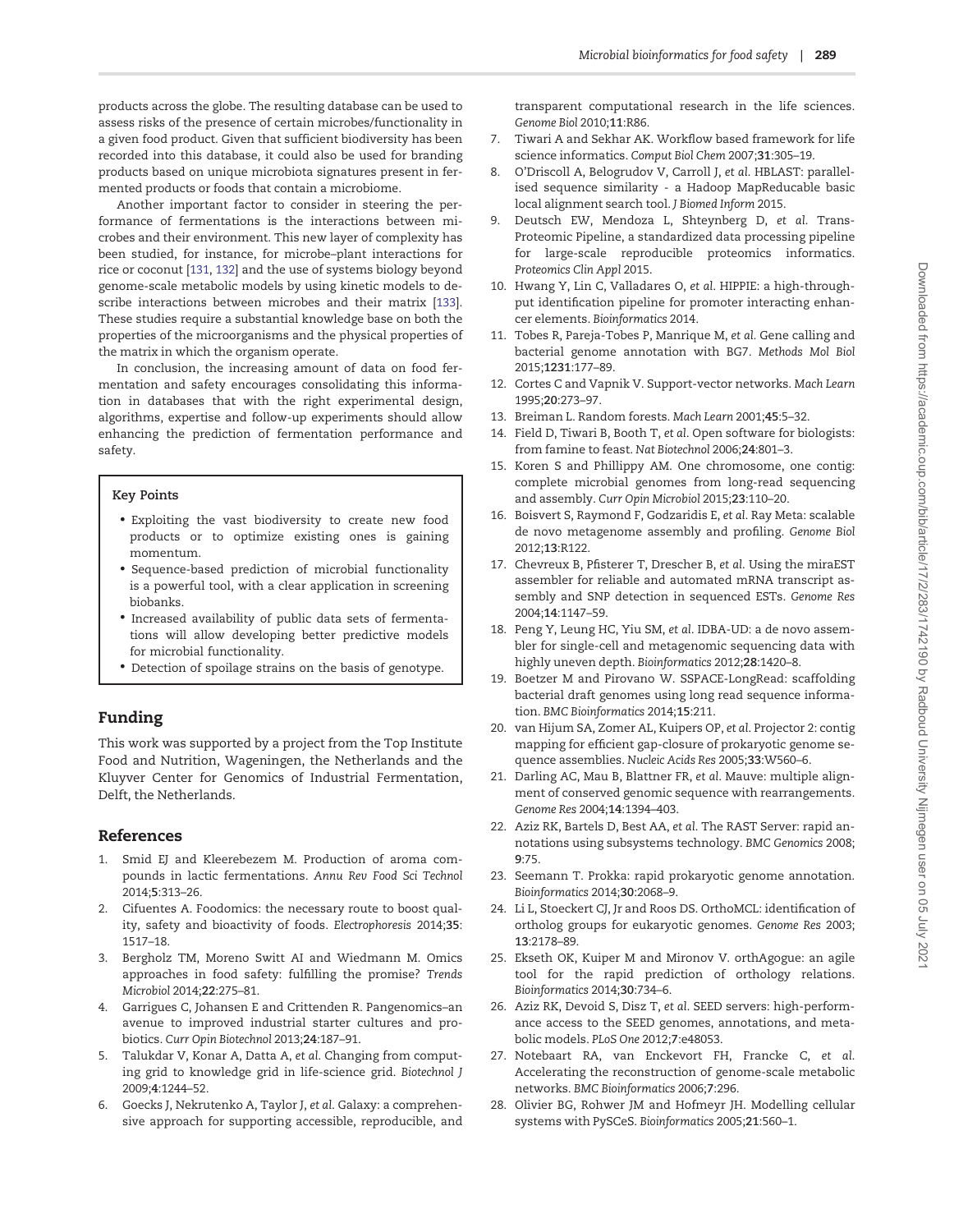- <span id="page-7-0"></span>29. Krach C, Junker A, Rohn H, et al. Flux visualization using VANTED/FluxMap. Methods Mol Biol 2014;1191:225–33.
- 30. Caporaso JG, Kuczynski J, Stombaugh J, et al. QIIME allows analysis of high-throughput community sequencing data. Nat Methods 2010;7:335–6.
- 31. Schloss PD, Westcott SL, Ryabin T, et al. Introducing mothur: open-source, platform-independent, community-supported software for describing and comparing microbial communities. Appl Environ Microbiol 2009;75:7537–41.
- 32. Langille MG, Zaneveld J, Caporaso JG, et al. Predictive functional profiling of microbial communities using 16S rRNA marker gene sequences. Nat Biotechnol 2013;31:814–21.
- 33. Di Bella JM, Bao Y, Gloor GB, et al. High throughput sequencing methods and analysis for microbiome research. J Microbiol Methods 2013;95:401–14.
- 34. Gilbert JA and Hughes M. Gene expression profiling: metatranscriptomics. Methods Mol Biol 2011;733:195–205.
- 35. Celaj A, Markle J, Danska J, et al. Comparison of assembly algorithms for improving rate of metatranscriptomic functional annotation. Microbiome 2014;2:39.
- 36. Brady A and Salzberg SL. Phymm and PhymmBL: metagenomic phylogenetic classification with interpolated Markov models. Nat Methods 2009;6:673–6.
- 37. Glass EM, Wilkening J, Wilke A, et al. Using the metagenomics RAST server (MG-RAST) for analyzing shotgun metagenomes. Cold Spring Harb Protoc 2010;2010:pdb prot5368.
- 38. Segata N, Waldron L, Ballarini A, et al. Metagenomic microbial community profiling using unique clade-specific marker genes. Nat Methods 2012;9:811–14.
- 39. Andreani NA, Martino ME, Fasolato L, et al. Reprint of 'Tracking the blue: a MLST approach to characterise the Pseudomonas fluorescens group'. Food Microbiol 2015;45: 148–58.
- 40. van Bokhorst-van de Veen H, Smelt MJ, Wels M, et al. Genotypic adaptations associated with prolonged persistence of Lactobacillus plantarum in the murine digestive tract. Biotechnol J 2013;8:895–904.
- 41. Johansen P, Vindelov J, Arneborg N, et al. Development of quantitative PCR and metagenomics-based approaches for strain quantification of a defined mixed-strain starter culture. Syst Appl Microbiol 2014;37:186–93.
- 42. Dutilh BE, Backus L, Edwards RA, et al. Explaining microbial phenotypes on a genomic scale: GWAS for microbes. Brief Funct Genomics 2013;12:366–80.
- 43. Galardini M, Mengoni A, Biondi EG, et al. DuctApe: a suite for the analysis and correlation of genomic and OmniLog Phenotype Microarray data. Genomics 2014;103:1–10.
- 44. Galardini M, Mengoni A and Mocali S. From pangenome to panphenome and back. Methods Mol Biol 2015;1231:257– 70.
- 45. Vangay P, Steingrimsson J, Wiedmann M, et al. Classification of Listeria monocytogenes persistence in retail delicatessen environments using expert elicitation and machine learning. Risk Anal 2014;34:1830–45.
- 46. Dijkstra AR, Setyawati MC, Bayjanov JR, et al. Diversity in robustness of Lactococcus lactis strains during heat stress, oxidative stress, and spray drying stress. Appl Environ Microbiol 2014;80:603–11.
- 47. Dijkstra AR, Alkema W, Starrenburg M, et al. Fermentationinduced variation in heat and oxidative stress phenotypes of Lactococcus lactis MG1363 reveals transcriptome signatures for robustness. Microb Cell Fact 2014;13:148.
- 48. Bron PA, Wels M, Bongers RS, et al. Transcriptomes reveal genetic signatures underlying physiological variations

imposed by different fermentation conditions in Lactobacillus plantarum. PLoS One 2012;7:e38720.

- 49. van Bokhorst-van de Veen H, Lee IC, Marco ML, et al. Modulation of Lactobacillus plantarum gastrointestinal robustness by fermentation conditions enables identification of bacterial robustness markers. PLoS One 2012;7:e39053.
- 50. Alonso A, Marsal S and Julia A. Analytical methods in untargeted metabolomics: state of the art in 2015. Front Bioeng Biotechnol 2015;3:23.
- 51. Schmidtke LM, Blackman JW, Clark AC, et al. Wine metabolomics: objective measures of sensory properties of semillon from GC-MS profiles. J Agric Food Chem 2013;61:11957–67.
- 52. Procida G, Cichelli A, Lagazio C, et al. Relationships between volatile compounds and sensory characteristics in virgin olive oil by analytical and chemometric approach. J Sci Food Agric 2015.
- 53. Weirick T, Sahu SS, Mahalingam R, et al. LacSubPred: predicting subtypes of Laccases, an important lignin metabolism-related enzyme class, using in silico approaches. BMC Bioinformatics 2014;15(Suppl 11):S15.
- 54. Overbeek R, Olson R, Pusch GD, et al. The SEED and the Rapid Annotation of microbial genomes using Subsystems Technology (RAST). Nucleic Acids Res 2014;42:D206–14.
- 55. Yamada T, Letunic I, Okuda S, et al. iPath2.0: interactive pathway explorer. Nucleic Acids Res 2011;39:W412–15.
- 56. Kanehisa M, Goto S, Sato Y, et al. KEGG for integration and interpretation of large-scale molecular data sets. Nucleic Acids Res 2012;40:D109–14.
- 57. Ventura M, Turroni F and van Sinderen D. Probiogenomics as a tool to obtain genetic insights into adaptation of probiotic bacteria to the human gut. Bioeng Bugs 2012;3:73–9.
- 58. Bayjanov JR, Molenaar D, Tzeneva V, et al. PhenoLink–a webtool for linking phenotype to  $\sim$ omics data for bacteria: application to gene-trait matching for Lactobacillus plantarum strains. BMC Genomics 2012;13:170.
- 59. Siezen R, Boekhorst J, Muscariello L, et al. Lactobacillus plantarum gene clusters encoding putative cell-surface protein complexes for carbohydrate utilization are conserved in specific Gram-positive bacteria. BMC Genomics 2006;7:126.
- 60. Crauwels S, Zhu B, Steensels J, et al. Assessing genetic diversity among Brettanomyces yeasts by DNA fingerprinting and whole-genome sequencing. Appl Environ Microbiol 2014;80: 4398–13.
- 61. Lasken RS. Genomic DNA amplification by the multiple displacement amplification (MDA) method. Biochem Soc Trans 2009;37:450–53.
- 62. Gurevich A, Saveliev V, Vyahhi N, et al. QUAST: quality assessment tool for genome assemblies. Bioinformatics 2013;29: 1072–5.
- 63. Machielsen R, Siezen RJ, van Hijum SA, et al. Molecular description and industrial potential of Tn6098 conjugative transfer conferring alpha-galactoside metabolism in Lactococcus lactis. Appl Environ Microbiol 2011;77:555–63.
- 64. Nakagome M, Solovieva E, Takahashi A, et al. Transposon Insertion Finder (TIF): a novel program for detection of de novo transpositions of transposable elements. BMC Bioinformatics 2014;15:71.
- 65. Maarleveld TR, Khandelwal RA, Olivier BG, et al. Basic concepts and principles of stoichiometric modeling of metabolic networks. Biotechnol J 2013;8:997-1008.
- 66. Heavner BD, Smallbone K, Price ND, et al. Version 6 of the consensus yeast metabolic network refines biochemical coverage and improves model performance. Database (Oxford) 2013;2013:bat059.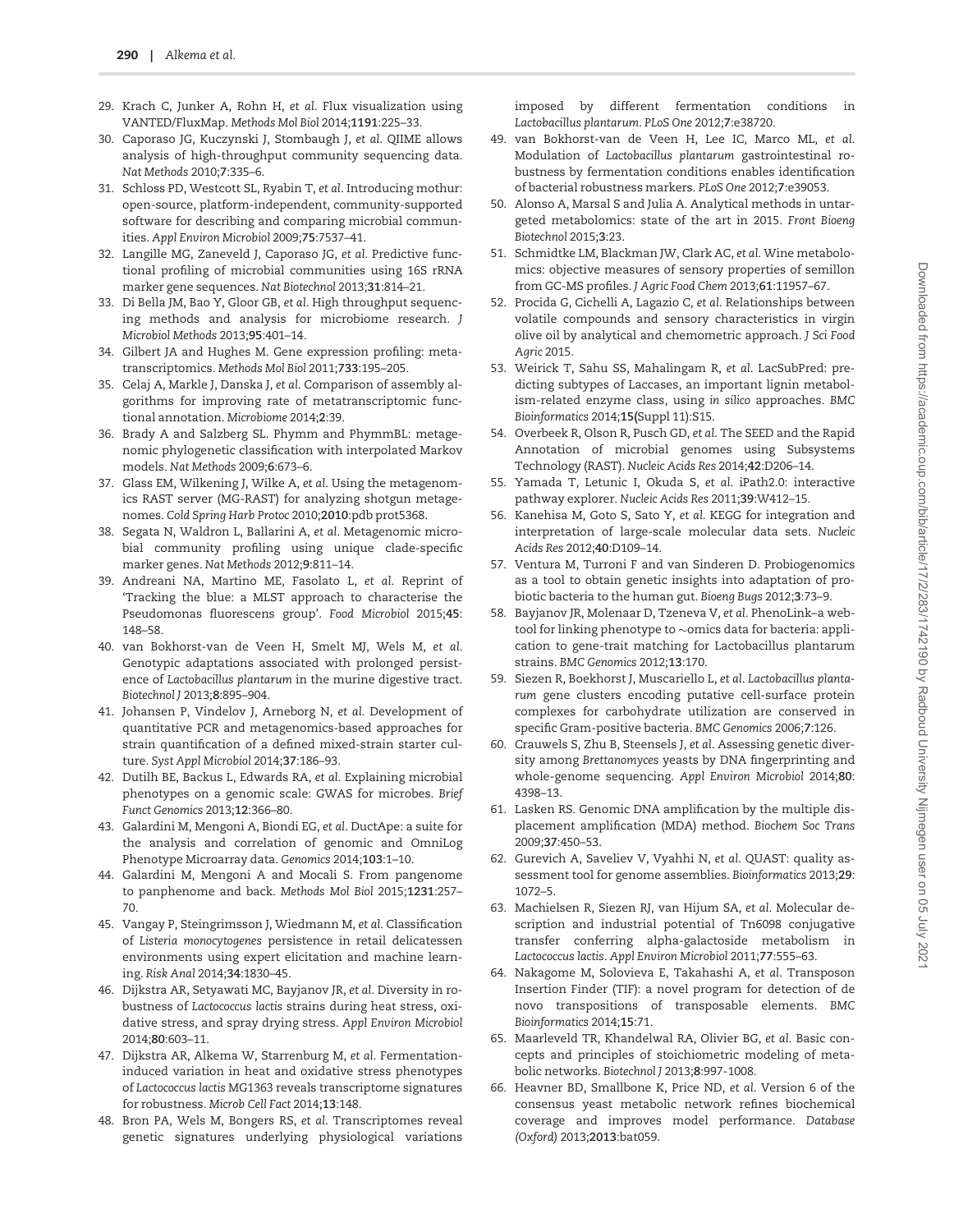- <span id="page-8-0"></span>67. Flahaut NA, Wiersma A, van de Bunt B, et al. Genome-scale metabolic model for Lactococcus lactis MG1363 and its application to the analysis of flavor formation. Appl Microbiol Biotechnol 2013;97:8729–39.
- 68. Pastink MI, Teusink B, Hols P, et al. Genome-scale model of Streptococcus thermophilus LMG18311 for metabolic comparison of lactic acid bacteria. Appl Environ Microbiol 2009;75: 3627–33.
- 69. Teusink B, Wiersma A, Jacobs L, et al. Understanding the adaptive growth strategy of Lactobacillus plantarum by in silico optimisation. PLoS Comput Biol 2009;5:e1000410.
- 70. Benedict MN, Mundy MB, Henry CS, et al. Likelihood-based gene annotations for gap filling and quality assessment in genome-scale metabolic models. PLoS Comput Biol 2014;10: e1003882.
- 71. Wegkamp A, Teusink B, de Vos WM, et al. Development of a minimal growth medium for Lactobacillus plantarum. Lett Appl Microbiol 2010;50:57–64.
- 72. Park SH, Kim HU, Kim TY, et al. Metabolic engineering of Corynebacterium glutamicum for L-arginine production. Nat Commun 2014;5:4618.
- 73. Otero JM, Cimini D, Patil KR, et al. Industrial systems biology of Saccharomyces cerevisiae enables novel succinic acid cell factory. PLoS One 2013;8:e54144.
- 74. Branco dos Santos F, de Vos WM and Teusink B. Towards metagenome-scale models for industrial applications–the case of Lactic Acid Bacteria. Curr Opin Biotechnol 2013;24:200– 6.
- 75. Deetae P, Bonnarme P, Spinnler HE, et al. Production of volatile aroma compounds by bacterial strains isolated from different surface-ripened French cheeses. Appl Microbiol Biotechnol 2007;76:1161–71.
- 76. Whetstine ME, Drake MA, Broadbent JR, et al. Enhanced nutty flavor formation in cheddar cheese made with a malty Lactococcus lactis adjunct culture. J Dairy Sci 2006;89: 3277–84.
- 77. Robitaille G, Tremblay A, Moineau S, et al. Fat-free yogurt made using a galactose-positive exopolysaccharideproducing recombinant strain of Streptococcus thermophilus. J Dairy Sci 2009;92:477–82.
- 78. Yilmaz MT, Dertli E, Toker OS, et al. Effect of in situ exopolysaccharide production on physicochemical, rheological, sensory, and microstructural properties of the yogurt drink ayran: an optimization study based on fermentation kinetics. J Dairy Sci 2015;98:1604–24.
- 79. Carrau F, Gaggero C and Aguilar PS. Yeast diversity and native vigor for flavor phenotypes. Trends Biotechnol 2015;33: 148–54.
- 80. Settachaimongkon S, Nout MJ, Antunes Fernandes EC, et al. Influence of different proteolytic strains of Streptococcus thermophilus in co-culture with Lactobacillus delbrueckii subsp. bulgaricus on the metabolite profile of set-yoghurt. Int J Food Microbiol 2014;177:29–36.
- 81. Bernstein HC and Carlson RP. Design, construction, and characterization methodologies for synthetic microbial consortia. Methods Mol Biol 2014;1151:49–68.
- 82. Seo SW, Yang J, Min BE, et al. Synthetic biology: tools to design microbes for the production of chemicals and fuels. Biotechnol Adv 2013;31:811–17.
- 83. Hao P, Zheng H, Yu Y, et al. Complete sequencing and pangenomic analysis of Lactobacillus delbrueckii subsp. bulgaricus reveal its genetic basis for industrial yogurt production. PLoS One 2011;6:e15964.
- 84. Borneman AR, McCarthy JM, Chambers PJ, et al. Comparative analysis of the Oenococcus oeni pan genome reveals genetic diversity in industrially-relevant pathways. BMC Genomics 2012;13:373.
- 85. Zhang H, Richards KD, Wilson S, et al. Genetic characterization of strains of Saccharomyces uvarum from New Zealand wineries. Food Microbiol 2015;46:92–9.
- 86. Borneman AR, Pretorius IS and Chambers PJ. Comparative genomics: a revolutionary tool for wine yeast strain development. Curr Opin Biotechnol 2013;24:192–9.
- 87. Bayjanov JR, Starrenburg MJ, van der Sijde MR, et al. Genotype-phenotype matching analysis of 38 Lactococcus lactis strains using random forest methods. BMC Microbiol 2013; 13:68.
- 88. Smokvina T, Wels M, Polka J, et al. Lactobacillus paracasei comparative genomics: towards species pan-genome definition and exploitation of diversity. PLoS One 2013;8:e68731.
- 89. Bottacini F, O'Connell Motherway M, Kuczynski J, et al. Comparative genomics of the Bifidobacterium breve taxon. BMC Genomics 2014;15:170.
- 90. Bachmann H, Kruijswijk Z, Molenaar D, et al. A highthroughput cheese manufacturing model for effective cheese starter culture screening. J Dairy Sci 2009;92:5868–82.
- 91. Zhu J, Chen F, Wang L, et al. Comparison of aroma-active compounds and sensory characteristics of durian (Durio zibethinus L.) wines using strains of Saccharomyces cerevisiae with odor activity values and partial least-squares regression. J Agric Food Chem 2015;63:1939–47.
- 92. Xiao ZB, Liu JH, Chen F, et al. Comparison of aroma-active volatiles and their sensory characteristics of mangosteen wines prepared by Saccharomyces cerevisiae with GC-olfactometry and principal component analysis. Nat Prod Res 2015; 29:656–62.
- 93. Ochi H, Bamba T, Naito H, et al. Metabolic fingerprinting of hard and semi-hard natural cheeses using gas chromatography with flame ionization detector for practical sensory prediction modeling. J Biosci Bioeng 2012;114:506–11.
- 94. Ochi H, Naito H, Iwatsuki K, et al. Metabolomics-based component profiling of hard and semi-hard natural cheeses with gas chromatography/time-of-flight-mass spectrometry, and its application to sensory predictive modeling. J Biosci Bioeng 2012;113:751–8.
- 95. Bennedsen M, Stuer-Lauridsen B, Danielsen M, et al. Screening for antimicrobial resistance genes and virulence factors via genome sequencing. Appl Environ Microbiol 2011; 77:2785–7.
- 96. Doyle CJ, Gleeson D, Jordan K, et al. Anaerobic sporeformers and their significance with respect to milk and dairy products. Int J Food Microbiol 2015;197C:77–87.
- 97. Naccache SN, Federman S, Veeraraghavan N, et al. A cloudcompatible bioinformatics pipeline for ultrarapid pathogen identification from next-generation sequencing of clinical samples. Genome Res 2014;24:1180–92.
- 98. van Heel AJ, de Jong A, Montalban-Lopez M, et al. BAGEL3: automated identification of genes encoding bacteriocins and (non-)bactericidal posttranslationally modified peptides. Nucleic Acids Res 2013;41:W448–53.
- 99. Lira F, Perez PS, Baranauskas JA, et al. Prediction of antimicrobial activity of synthetic peptides by a decision tree model. Appl Environ Microbiol 2013;79:3156–9.
- 100. Lata S, Mishra NK and Raghava GP. AntiBP2: improved version of antibacterial peptide prediction. BMC Bioinformatics 2010;11(Suppl 1):S19.